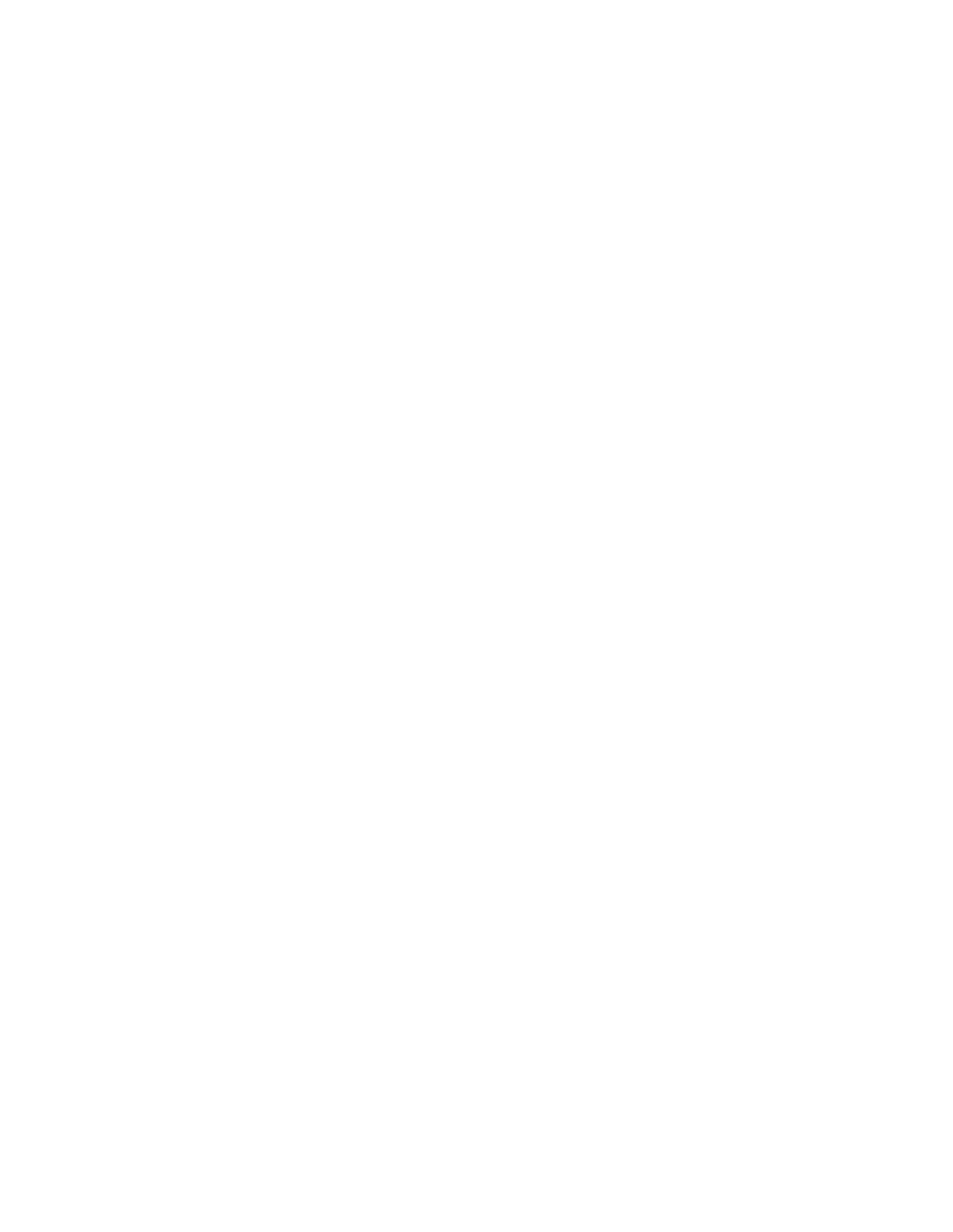# 19.01 **EMERGENCY MEDICAL SERVICES RECOGNIZED**.

(1) The Valders Ambulance is officially recognized as the Emergency Medical Service of the Village, and the duties of emergency medical services are delegated to such Department.

(2) This ratification and acceptance of the joint action ordinance shall constitute a mutual agreement between the Village of Valders and the County of Manitowoc as provided by Section IX of such joint action ordinance.

## 19.02 **OPERATIONAL PLAN & PROTOCAL.**

The Ambulance Service shall follow the Wisconsin State Operational Plan and Manitowoc County Protocols; both of which are specific to the Valders Ambulance Service. The governing bodies that will approve both articles listed above are Wisconsin Department of Health (DHS) and the Medical Director registered with the State. Addendums shall be submitted to the Medical Director and the Wisconsin DHS for approval.

#### 19.03 **APPROPRIATIONS**.

The Village Board shall appropriate funds for the Ambulance Service operations and for such apparatus and equipment for the use of the Ambulance Service as the Board may deem expedient and necessary to maintain efficiency and properly protect life.

19.04 **COMPENSATION**. The members of the Ambulance Service shall receive such compensation from the Village as may from time to time be fixed by the Village Board.

#### 19.05 **ORGANIZATION**.

(1) GENERALLY. The organization and internal regulation of the Ambulance Service shall be governed by the provisions of this chapter, the EMS Service Director, the Valders Village Board and as is otherwise provided by law or ordinance.

(2) COMPOSITION. The Ambulance Service shall consist of the following positions: Service Director, two full time Critical Care Paramedics and a Secretary Treasurer, and as many Drivers and EMT's (Emergency Medical Technicians) as may be appointed by the Service Director.

#### (3) SELECTION OF OFFICERS.

(a) Advisory Committee. The election of officers shall be held at the December meeting of the Ambulance Service during the general meeting session. In case of any vacancy, the Service Director shall appoint a member in good standing to fill the chair until the next annual election.

(b) Appointment of Service Director. The Service Director shall be appointed by a majority vote of the Village Board. Upon creation of a vacancy in the office of Service Director, the Valders Fire Chief shall perform the duties of the Service Director until such vacancy has been filled as in §19.05(3)(b) of this code.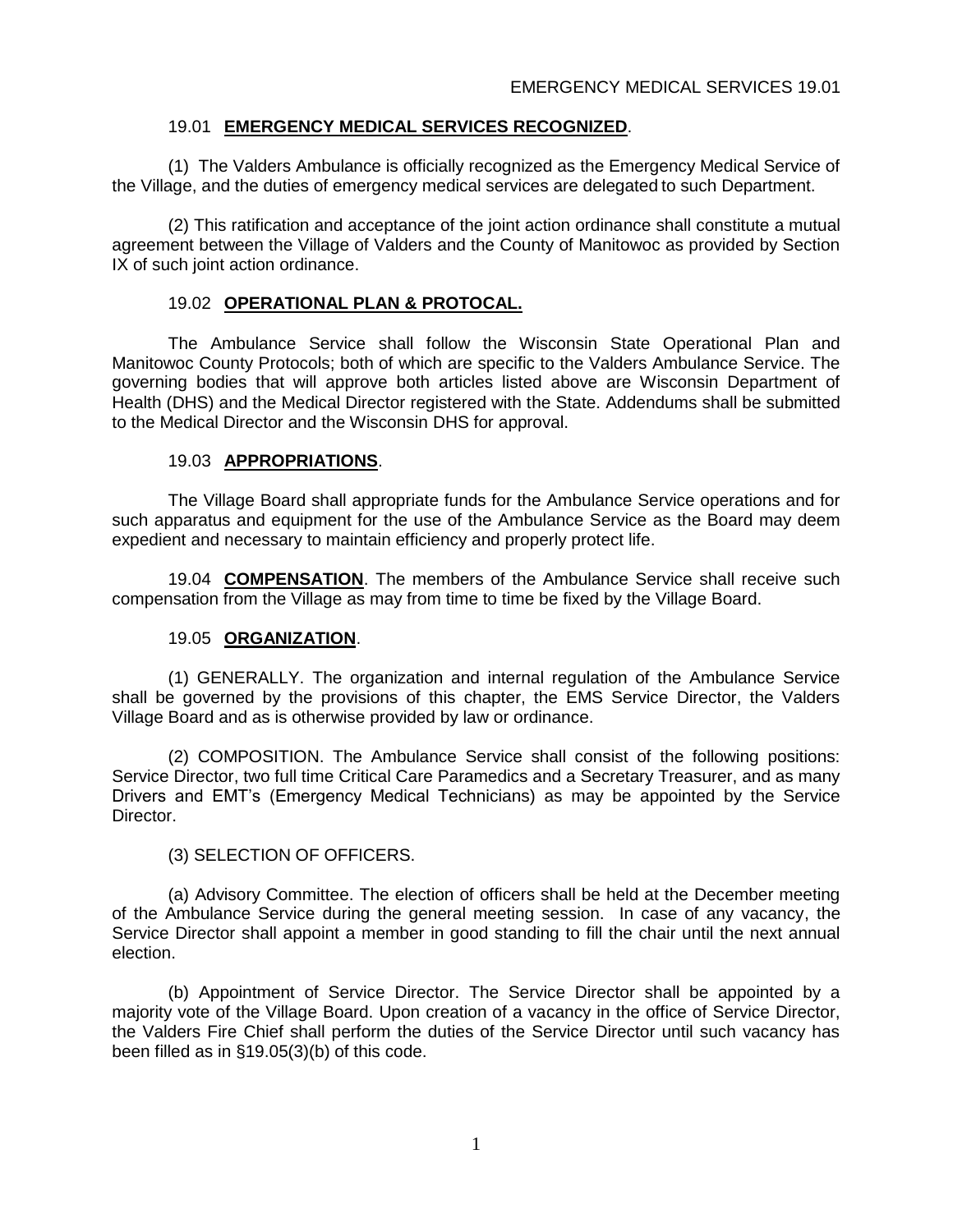### (4) MEMBERSHIP.

(a) Application; Confirmation. Any person desiring to be a member of the Ambulance Service may file an application in such form as the Department may require. Each applicant shall also file a certificate of physical fitness from such physician as the Service Director may designate.

(b) Resignations. Resignations from the Ambulance Service when obtainable in writing, shall take the same course as applications for and appointments to membership and shall be kept on file.

## 19.06 **POWERS AND DUTIES OF SERVICE DIRECTOR**.

(1) GENERAL SUPERVISION. The Service Director shall have the general supervision of the Ambulance Service, which supervision shall be subject to and not conflict with this chapter, operational plan, protocols of the Ambulance Service or direction by the Village Board and shall enforce a rigid observance of this chapter. He shall be responsible for the personnel and general efficiency of the Ambulance Service.

(2) DISCIPLINARY ACTIONS. The Service Director may demote or expel any officer or member of the Service for neglect or refusal to perform department duties, subject to an appeal from such demotion or expulsion to the Village Board as defined in §19.08.

(3) DEPARTMENT BUDGET. The Service Director shall prepare annually by October 15, and file with the Clerk/Treasurer a detailed estimate of appropriations needed for the conduct of the Ambulance Service during the ensuing fiscal year for approval by the Village Board.

(4) EQUIPMENT INVENTORY. The Service Director shall keep an inventory listing of all equipment for Ambulance Service; and file with the Clerk/Treasurer for insurance purposes.

# 19.07 **CONTROL AND CARE OF EQUIPMENT.**

(1) SERVICE DIRECTOR RESPONSIBLE. The Service Director shall have control of all equipment used by the Department and shall be responsible for its proper maintenance.

(2) USE. No equipment shall be used for any purpose except for medical transportation or in training therefore, except pursuant to an agreement approved by the Service Director. With the approval of the Service Director, such equipment may be used for other purposes within the Village.

(3) DAMAGE TO EQUIPMENT. No person shall willfully damage any equipment or inventory belonging to the Village.

19.08 **INSUBORDINATION**. Any Member or Officer of the Department who has been expelled or demoted for any offense or neglect of duty or insubordination at any EMS scene, Fire scene or drill may appear before the Village Board and state why such penalty should not be confirmed. The Village Board may, by a 3/4 vote of the members, order the Service Director to reinstate the Member or Officer. The EMS Service Director of the Service shall report the name of each person expelled or demoted to the Village Board. See also §19.06(2) of this chapter.